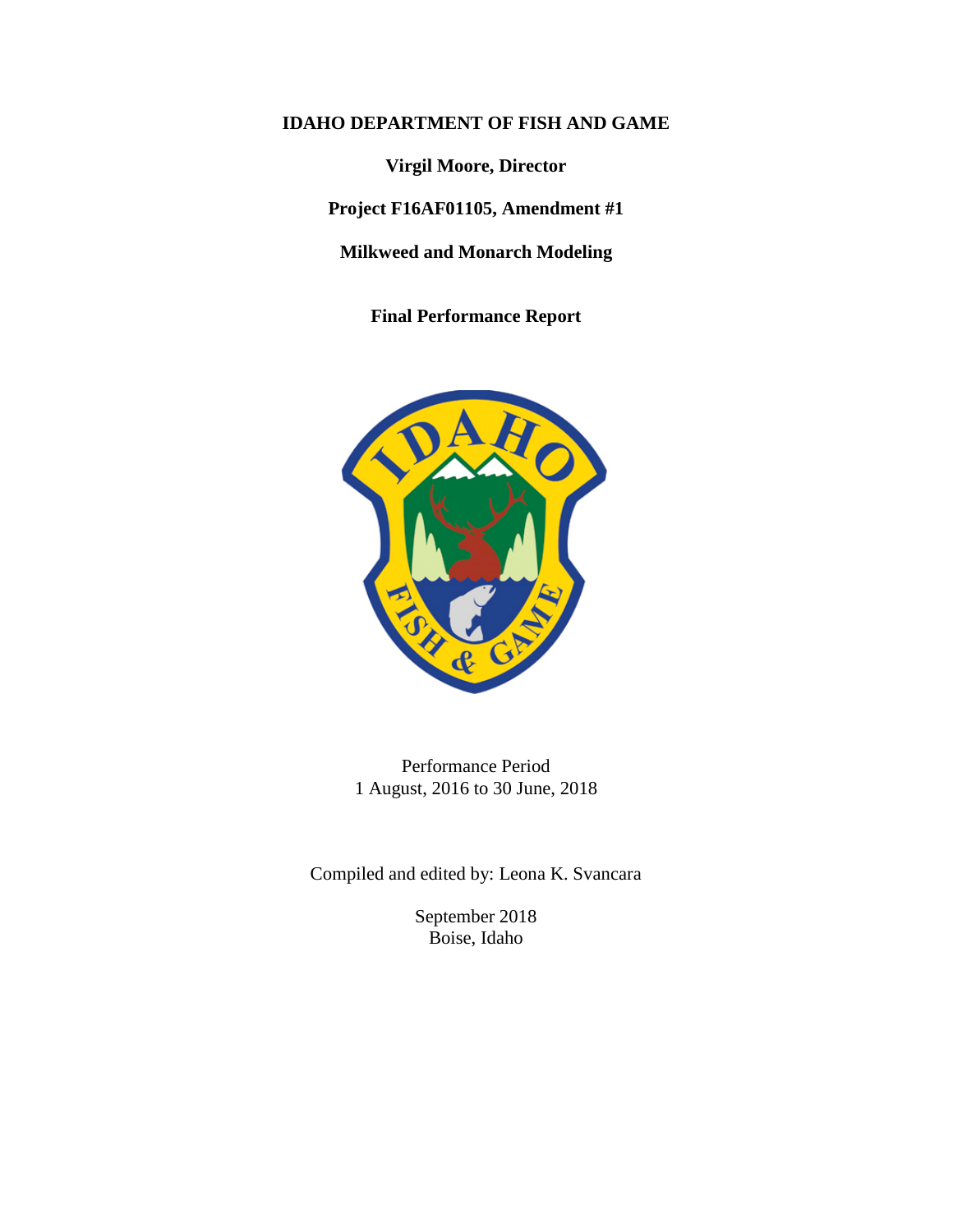Idaho Department of Fish and Game (IDFG) adheres to all applicable state and federal laws and regulations related to discrimination on the basis of race, color, national origin, age, gender, disability or veteran's status. If you feel you have been discriminated against in any program, activity, or facility of IDFG, or if you desire further information, please write to: Idaho Department of Fish and Game, PO Box 25, Boise, ID 83707 or US Fish and Wildlife Service, Division of Wildlife and Sport Fish Restoration Program, 5275 Leesburg Pike, MS: WSFR, Falls Church, VA 22041-3803, Telephone: (703) 358-2156.

Findings in this report are preliminary in nature and not for publication without permission of the Director of the Idaho Department of Fish and Game.

Please note that IDFG databases containing this information are dynamic. Records are added, deleted, and/or edited on a frequent basis. This information was current as of 9/28/2018. Raw data do not have the benefit of interpretation or synthesis by IDFG.

IDFG requests that you direct any requests for this information to us rather than forwarding this information to third parties.

This publication will be made available in alternative formats upon request. Please contact IDFG for assistance.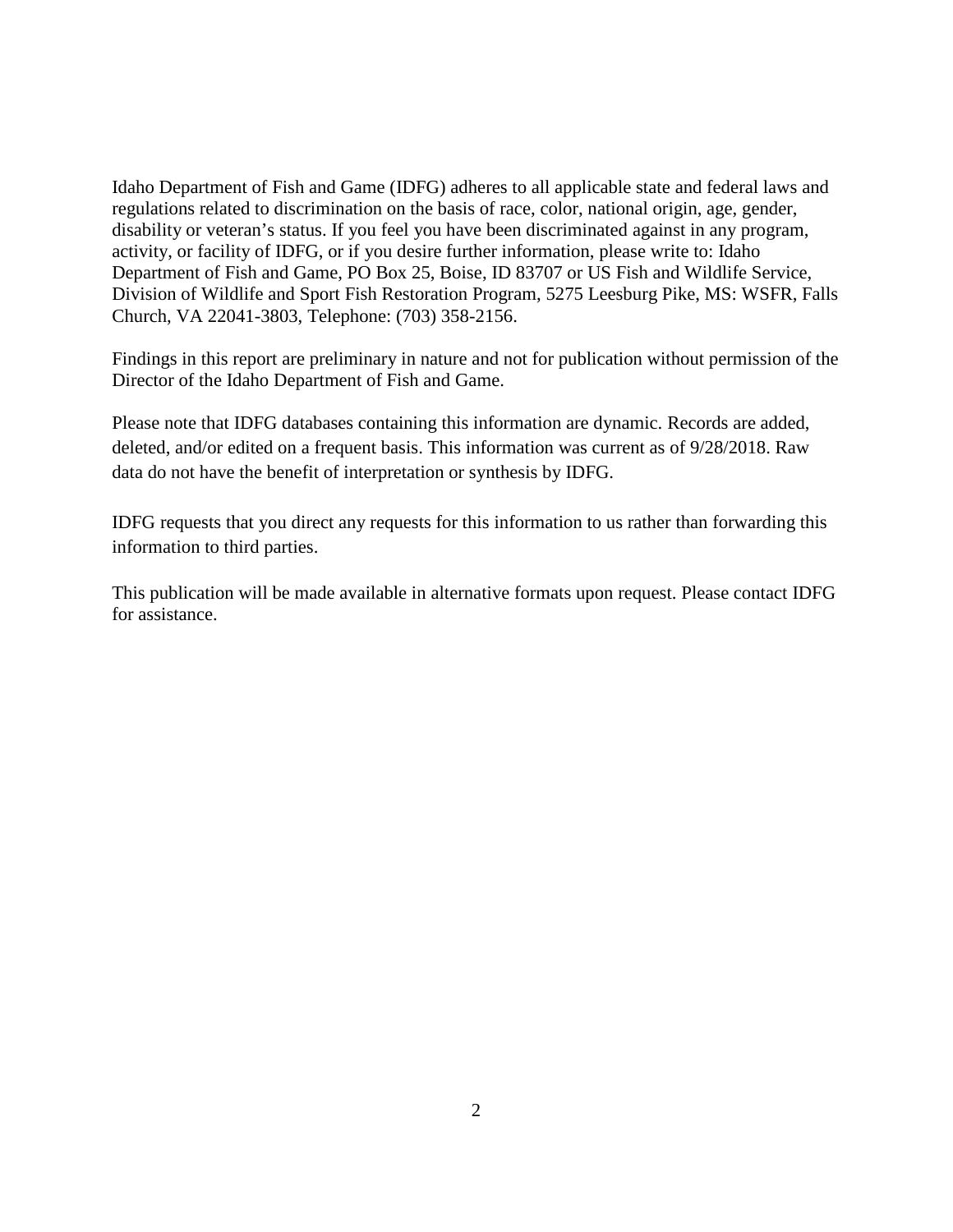## **FEDERAL AID IN WILDLIFE RESTORATION FINAL PERFORMANCE REPORT**

**1. State:** Idaho

**Grant number:** F16AF01105, Amendment #1

**Grant name:** Milkweed and Monarch Modeling

**2. Report Period:** 1 August, 2016 – 30 June, 2018

**Report due date:** 28 September 2018

### **3. Location of work:** Idaho

### **4. Objectives**

Our overall objectives were to 1) use recent field data to refine the known distribution of milkweed and monarchs in Idaho and 2) assess potential changes in milkweed and monarch distributions in the state using the most scale-relevant data available under moderate and severe climate change scenarios. To achieve these objectives we compiled existing and recently collected observation data and evaluated its quality for use in models, compiled and/or developed scale-relevant spatial data necessary for use as covariates in models, assessed model parameters and developed current distribution models. We then developed scale-relevant future projections of key variables and assessed potential changes in species distributions based on modeled projections.

### **5. If the work in this grant was part of a larger undertaking with other components and funding, present a brief overview of the larger activity and the role of this project.**

Previous mapping of western milkweed and monarch observations and modeling of potential distributions across the western states by USFWS, Xerces Society, and others has suggested that monarchs may be constrained by low milkweed species diversity, semi-arid climates, and unsuitable temperature regimes associated with elevation or latitude. However, surveys in Idaho suggest that areas previously deemed thermally unsuitable for monarch reproduction may support suitable natal habitat. Beginning in 2015, IDFG engaged in several efforts aimed at improving our knowledge base for these species including working with the Monarch Joint Venture to develop a western monarch monitoring framework and collaborating with Washington on a Monarch C-SWG project (Waterbury and Potter 2018). This latter project provided the primary mechanism for data collection necessary to fulfill our model refinements, including assistance with compiling existing monarch and milkweed records, implementing coordinated statewide surveys, and training Idaho Master Naturalists and other citizen scientists to ensure data consistency and accuracy.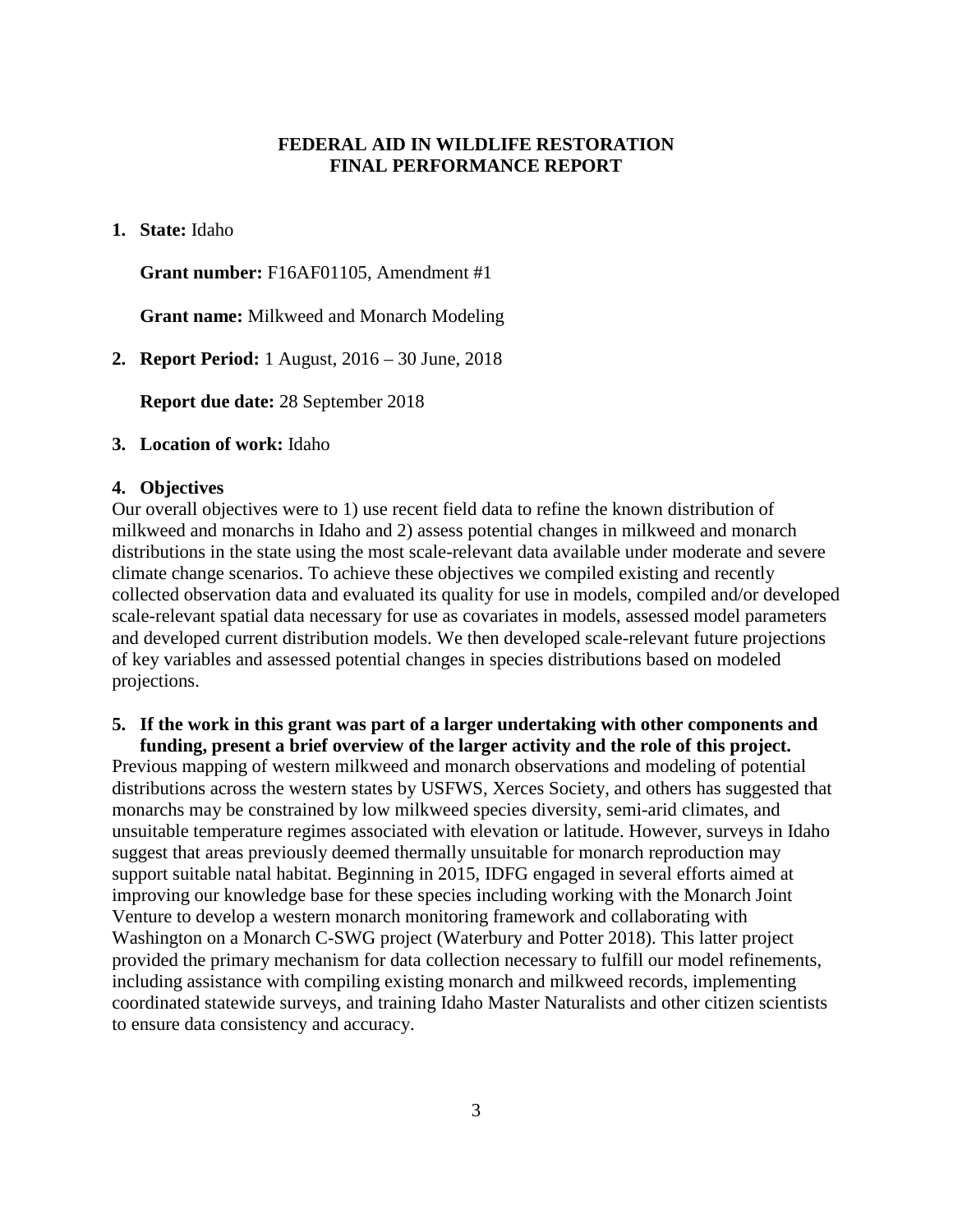### **6. Describe how the objectives were met.**

### *Milkweed and Monarch Observations*

All known observations of monarch and milkweed in Idaho as of April 26, 2018, were compiled for this modeling effort. This included data from the Western Monarch and Milkweed Occurrence Database (museum specimens, older survey efforts, and incidental observations), recently collected IDFG and College of Idaho survey data (summers 2016, 2017), and incidental observations recorded in iNaturalist and in the Idaho Fish and Wildlife Information System (IFWIS) Species Diversity Database. We carefully evaluated all data for use in the distribution models to ensure spatial and temporal accuracy. As part of this evaluation, we determined sufficient data exists to model monarch breeding habitat in Idaho (n=1603 monarch records) and 2 of the milkweed species, the most common Showy milkweed (*Asclepias speciosa*) (n=5258) and the lesser common Swamp milkweed (*Asclepias incarnata*) (n=313). Other milkweed species documented but not modeled included Narrow-leaf Milkweed (*Asclepias fascicularis*) (n=94), Pallid Milkweed (*Asclepias cryptoceras*) (n=84), and Spider Milkweed (*Asclepias asperula*) (n=7). All of these compiled data were provided to Idaho Department of Fish and Game (2018) and to Western Monarch and Milkweed Occurrence Database (2018) for long-term data storage and accessibility.

Compiled observation data, such as these, are prone to errors of observational certainty, spatial accuracy, and sampling bias both geographically (e.g., more samples in easily accessible areas) and environmentally (e.g., more samples at lower elevations). To maximize observational certainty, we used only observations classified as verified (e.g., specimen, DNA, or photograph) or trusted (e.g., documented by a biologist, researcher, or taxonomic expert). To maximize spatial accuracy, we limited our data set to those locations with  $\leq 100$ m accuracy. Even though the vast majority of our observations resulted from targeted inventory or survey efforts (93% of showy milkweed, 91% of swamp milkweed, and 88% of monarch observations), sampling bias was still an issue as the data were highly clustered at fine scales in portions of the state. Species distribution models can be sensitive to such bias and several authors have suggested spatial filtering of the presence data to account for it (Phillips et al. 2009, Veloz 2009, Anderson and Raza 2010, Kramer-Schadt et al. 2013, Radosavljevic and Anderson 2013). The key to spatial filtering is to randomly subsample presence data with a minimum distance separating the sample points, thereby limiting spatial autocorrelation and reducing the environmental bias caused by uneven sampling. That minimum distance is somewhat arbitrary, however, and depends on the environmental conditions of the study area as well as the resolution of the data used for modeling. We reduced the locally dense sampling of monarch and milkweed by randomly subsampling the observations with a minimum distance of 270m. These filtering procedures (trusted or verified,  $\leq 100$ m accuracy, and  $\geq 270$ m separation) resulted in a total of 1079 showy milkweed observations, 100 swamp milkweed observations, and 344 monarch observations available for use in our modeling efforts.

### *Environmental Variables*

Previous modeling efforts at regional scales have focused on a number of climatic, topographic, and edaphic environmental covariates at broader spatial resolutions (90-900m cell sizes) (Lemoine 2015, Dilts et al. 2018). Learning from and building on these efforts, we compiled and/or developed finer-scale versions of these covariates (Table 1), striving to use environmental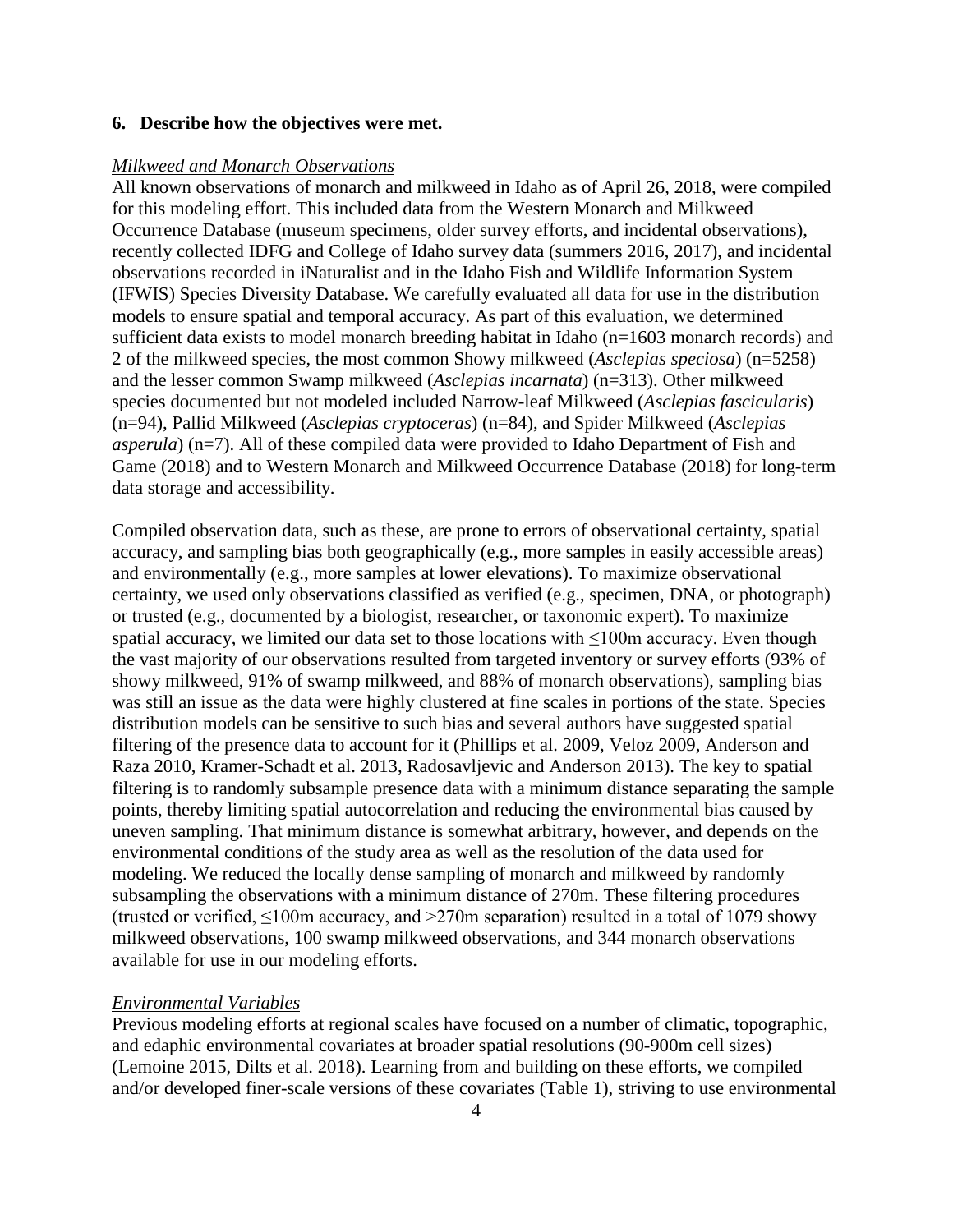data at scales most applicable to monarch and milkweed. We ensured all spatial data was in a common geographic coordinate system, spatial resolution (30mX30m) and extent, and exported as ASCII files for input into Maxent. All spatial analyses were conducted in ArcGIS 10.5.1 (ESRI 2017).

Topographic variables developed from the National Elevation Data (NED) (30m) (USGS 2016) included elevation, slope, aspect, compound topographic index (CTI), roughness, and vector ruggedness measure (VRM). Both CTI and roughness were calculated using Evans et al. (2014) while VRM was based on Sappington et al. (2007).

Edaphic measures developed were characteristics known to either affect the availability of nutrients or exert direct physiological limitations, or both, on plants and included percent sand, percent silt, percent clay, pH, available water supply, calcium carbonate, cation-exchange capacity, organic matter, and depth to a restrictive layer. To focus on the most critical soil for plant establishment, we used a weighted average of all soil mapunits in the top 0-25cm. These data were developed at 10m resolution following the national standard methodology used by Natural Resource Conservation Service (NRCS) in development of similar products with Soil Survey Geographic (SSURGO) data (USDA NRCS 2012).

Climatic variables used in previous efforts relied on PRISM temperature and precipitation at moderate resolution (900m). We used a more recent temperature data developed at finer spatial resolution (250m) for the Northern Rockies (Holden et al. 2015) in combination with the precipitation data from PRISM (800m) (PRISM Climate Group 2012). The original PRISM precipitation data at 800m resolution were resampled to 250m to match the temperature data. Using monthly 30-year normals (1981-2010) from both temperature and precipitation datasets, we calculated 19 bioclimatic variables patterned after Hijmans et al. (2005) which have been used extensively in wildlife habitat modeling (e.g., Elith et al. 2006, Anderson and Gonzalez 2011, Stanton et al. 2011) and in previous monarch and milkweed modeling studies (e.g., Lemoine 2015, Dilts et al. 2018).

To portray mid-century climate conditions we used projections from 20 climate models participating in the Fifth Coupled Model Intercomparison Project (CMIP5) that were statistically downscaled using the Multivariate Adaptive Constructed Analogs (MACA, Abatzoglou and Brown, 2012). Data were downscaled using the historical training dataset of Abatzoglou (2013) at a 4-km spatial resolution. We calculated differences in monthly climate averages of minimum temperature (tmin), maximum temperature (tmax), and precipitation (ppt) between 1981-2010 and 2040-2065 for each of the 20 models given two emission scenarios. These 2 scenarios represent a moderate storyline with stabilization (Representative Concentration Pathway [RCP] 4.5) and a more severe storyline with continuous greenhouse gas emissions (RCP 8.5). Differences between future and baseline monthly climate data were superposed to the higher spatial resolution gridded dataset to provide an estimate of the projected climate fields. We then recalculated the 19 bioclimatic variables using these projected values.

Other potentially informative landscape-related variables developed included distance to intermittent streams and distance to perennial streams and waterbodies based on the National Hydrography Data (2012) (FCodes 46006 and 46003, respectively). We considered including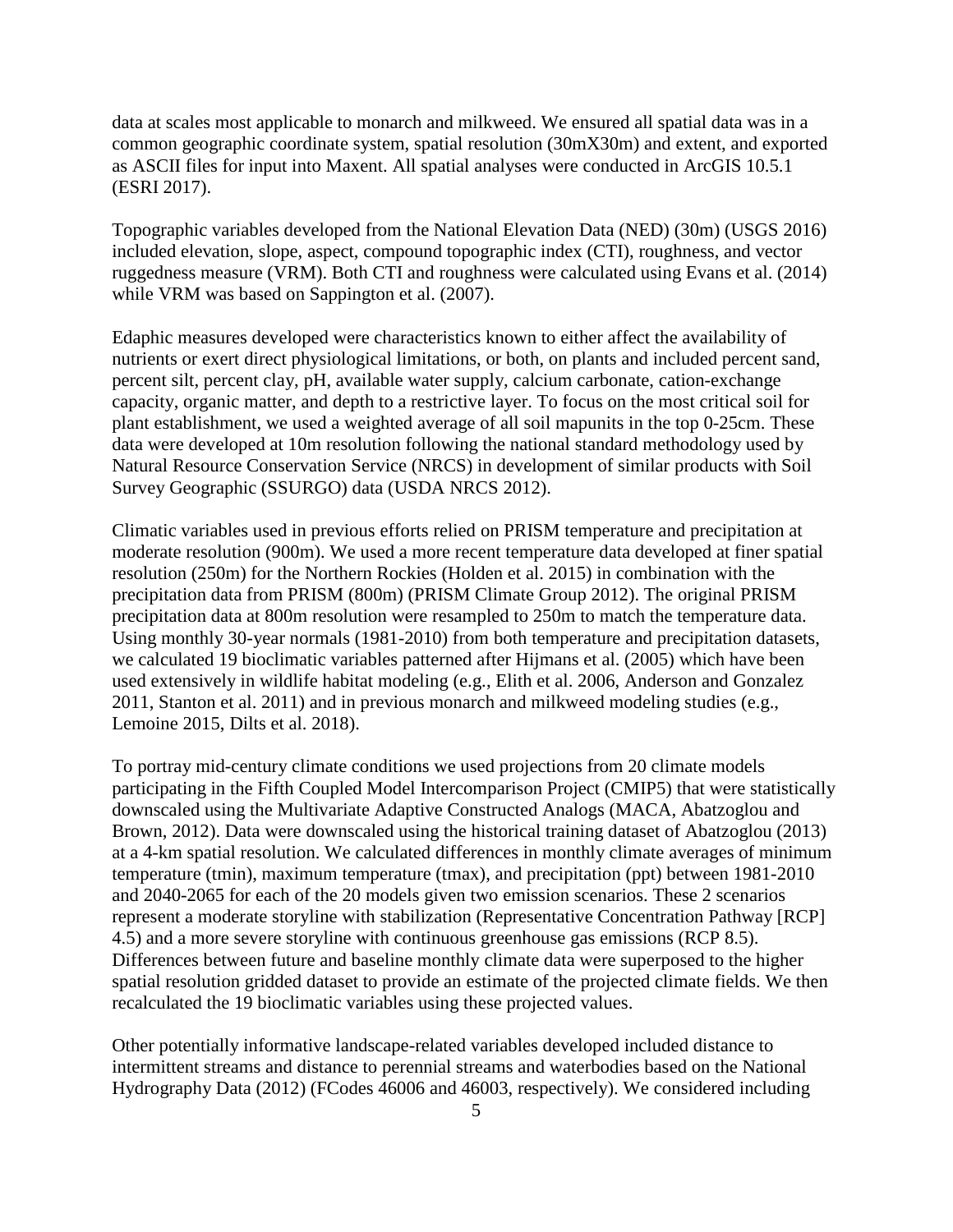land cover and percent natural following Dilts et al (2018), however, we opted to exclude these variables as future projections under climate change do not yet exist and could not be included in a model if they were important. Also the spatial and thematic scale of the available land cover data (USGS GAP 2016) did not accurately reflect milkweed occurrences (e.g., >50% of both showy and swamp milkweed locations were mapped as developed, cultivated cropland, or open water).

Finally, monarch habitat is generally assumed to be constrained by the occurrence of milkweed. Thus, the outputs from the showy and swamp milkweed models were included with the previous covariates when modeling monarchs.

#### *Current/Future Habitat Suitability*

We used maximum entropy methods (MaxEnt 3.4.1; Phillips et al. 2006, Phillips and Dudík 2008) to model current species distributions for monarch, showy milkweed, and swamp milkweed, as well as the suitability of future climate for each species. Given a set of environmental variables and species presence locations, MaxEnt identifies the correlations between each variable and the presence data, compares that with the range of environmental conditions available in the modeled region, and develops a continuous model of the relative likelihood, or probability, of suitable habitat across the study area based on environmental similarity to known occupied sites. We supplied MaxEnt with the occurrence data as described above, as well as background points consisting of 10,000 randomly generated pseudoabsences across Idaho that were >270m apart, >270m from presence locations, and outside of waterbodies.

Given the great flexibility and 'art' in developing species distribution models, several model parameters need to be carefully assessed. Following recommended approaches, we developed current distribution models for these 3 species using species-specific model parameters, particularly with regard to collinearity, regularization multiplier and feature types. In an iterative approach, we optimized each model for regularization multiplier and feature types using the *enmSdm* package (Smith 2017) in R 3.5.0 (R Core Team 2018) and selected the best performing combination based on AICc (Warren and Seifert [2011,](https://www.ncbi.nlm.nih.gov/pmc/articles/PMC5930794/#B55) Wright et al. [2015\)](https://www.ncbi.nlm.nih.gov/pmc/articles/PMC5930794/#B57). Beginning with a full model inclusive of all covariates (n=37), we implemented 10-fold cross-validation and jackknifing to measure importance of each variable to the resulting model. Variables were then ranked based on their permutation importance and removed if less than 1% contribution. Correlated variables with P>0.75 were also removed keeping the variable with the higher permutation importance. This process of model optimization, development, and variable ranking and removal was repeated until all variables had a minimum contribution of 2% or greater. The final model for each species represented the average of 10 cross-validation replicates using the optimized parameters and most important variables. We then projected the final models for each species onto spatial data projected for the two climate mid-century scenarios.

We imported all mean model outputs into ArcGIS 10.5.1 (ESRI 2017) and identified areas of suitable and unsuitable habitat based on the 'balance training omission, predicted area and threshold value' threshold calculated by MaxEnt. This threshold uses weighting constants to provide a balance between over-fitting and over-estimating. The current and two future models for each species were then overlaid to calculate the overall projected range change, the proportion of current suitable habitat projected to become unsuitable ("loss") and the proportion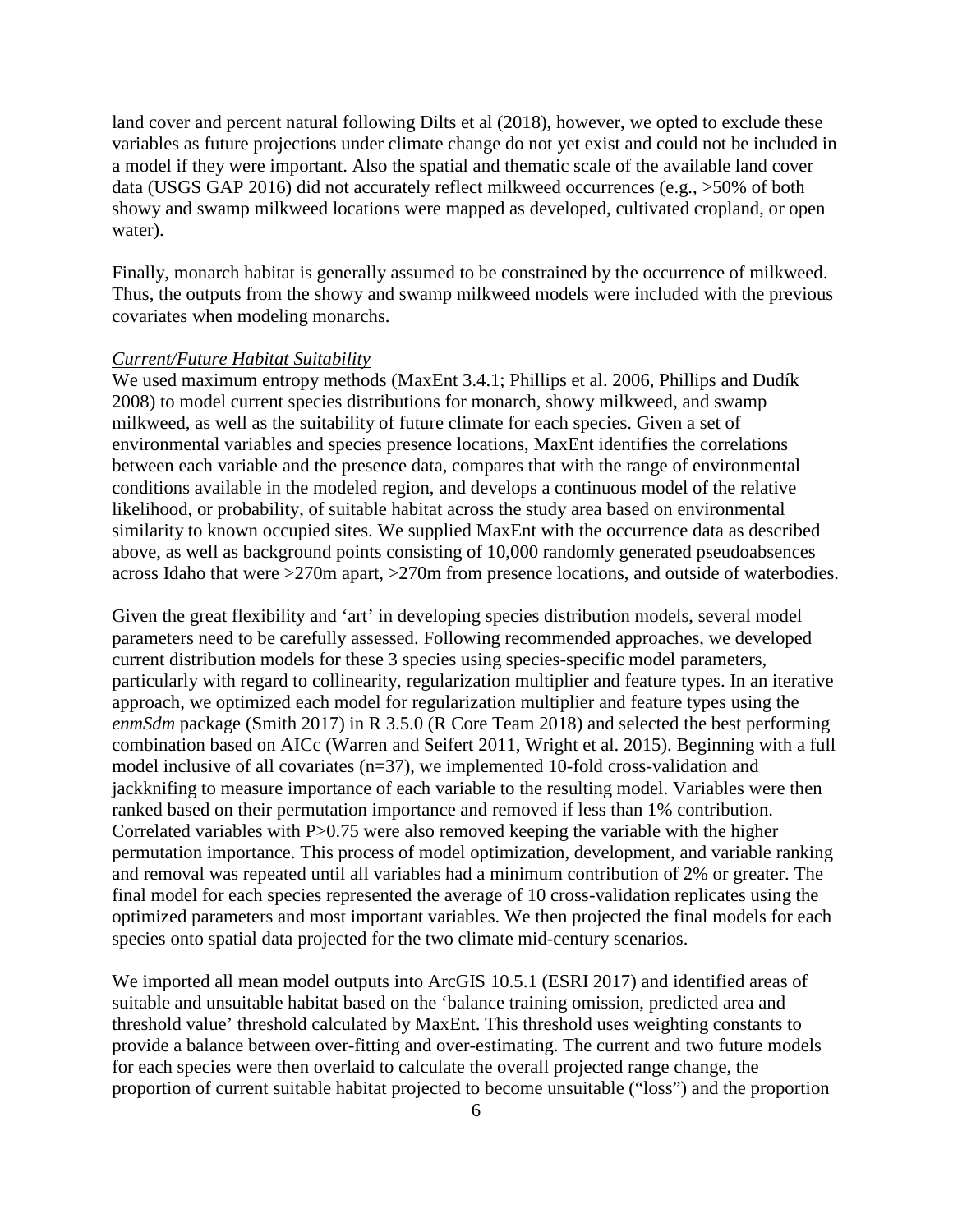of future habitat projected in currently unsuitable areas ("gain"). Lastly, we tabulated the areas of gain and loss for IDFG Wildlife Management Areas (WMAs) to identify potential areas of concern.

MaxEnt accurately predicted distributions for showy milkweed, swamp milkweed, and monarch with  $AUC = 0.899, 0.981$ , and 0.929, respectively. The best fit models based on AICc for all three species employed linear, quadratic, and product features, with a regularization multiplier of 0.5 for showy milkweed and monarch and a regularization multiplier of 2.0 for swamp milkweed. For showy milkweed, the final predicted distribution was best explained by elevation, precipitation during the wettest month, mean diurnal temperature range, distance to perennial water, and soil depth (in ranked order according to permutation importance). Similarly, the most important variables contributing to swamp milkweed distribution were elevation, distance to perennial water, and several climate variables including isothermality, temperature seasonality, minimum temperature of the coldest month, precipitation seasonality, and precipitation of the coldest quarter (in ranked order). Monarch distribution relied heavily on the modeled prediction of showy milkweed as well as elevation, distance to perennial water, and mean temperature of the wettest quarter (in ranked order). Nearly all predicted suitable habitat for swamp milkweed (1.6% of Idaho) is encompassed by that predicted as suitable habitat for showy milkweed (7.7% of Idaho). Similarly, nearly all predicted suitable habitat for monarch (5.7% of Idaho) is within showy milkweed habitat.

Projecting distributions of all three species to mid-century suggests only minor changes are in store statewide under either the moderate (RCP4.5) or more severe (RCP8.5) emission scenario. For showy milkweed, the proportion of currently suitable habitat across the state is projected to decrease slightly (0.71%, 420 acres) while just 0.01% (9 acres) that is unsuitable now may become suitable. Similarly, the proportion of currently suitable habitat for monarch is projected to decrease slightly (0.34%, 200 acres) while only 0.40% (240 acres) that is unsuitable now may become suitable. Only swamp milkweed is projected to not lose any suitability and instead, projections indicate 2.76% (1639 acres) of unsuitable habitat may become suitable by midcentury.

Although overall statewide changes are minimal, local changes in particular WMAs may be more substantial. For example, 13 WMAs are projected to gain suitable habitat for swamp milkweed (including >1500 acre gains in Mud Lake, Sterling, Market Lake) and 1 (Craig Mountain WMA) is projected to both gain and lose habitat. Conversely, gains for showy milkweed are minor in extent and limited to only 2 WMAs (CJ Strike and Craig Mountain) which are projected to both gain and lose habitat, while 15 WMAs are projected to lose suitable habitat although all projected losses are <1100 acres. Monarch projections are more variable with 3 WMAs projected to experience gains only, 6 to experience losses only, and 8 to experience both gains and losses (all <365 acres).

**7. Discuss differences between work anticipated in grant proposal and grant agreement, and that actually carried out with Federal Aid grant funds.** There were no differences between work in the project proposal and work actually performed.